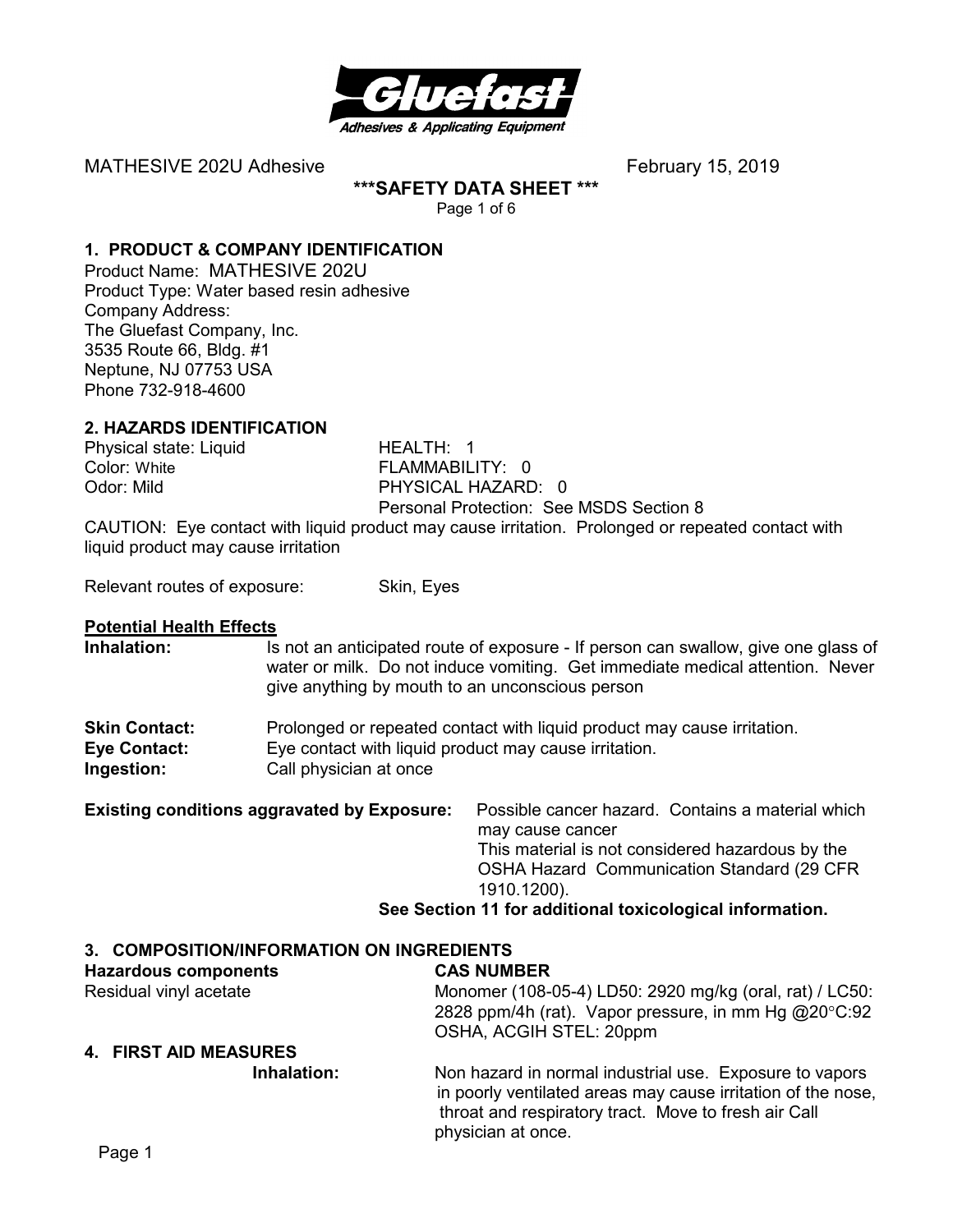

#### **\*\*\*SAFETY DATA SHEET \*\*\***

Page 2 of 6

| Skin contact: | Prolonged or repeated contact with liquid may cause irritation. Wash affected<br>area with soap and water. Launder contaminated clothing before reuse.                                                      |
|---------------|-------------------------------------------------------------------------------------------------------------------------------------------------------------------------------------------------------------|
| Eye contact:  | Flush immediately with water for 15 minutes. Consult a physician if irritation<br>persists.                                                                                                                 |
| Ingestion:    | Not an anticipated route of exposure. Small amounts are not anticipated to be<br>harmful. Do not induce vomiting. Get immediate medical attention. Never give<br>anything by mouth to an unconscious person |

| <b>5. FIRE FIGHTING MEASURES</b>          |                                                                                                                                                                                                                                                                                        |  |
|-------------------------------------------|----------------------------------------------------------------------------------------------------------------------------------------------------------------------------------------------------------------------------------------------------------------------------------------|--|
| Flash point:                              | Non Flammable                                                                                                                                                                                                                                                                          |  |
| Auto ignition temperature:                | Not applicable                                                                                                                                                                                                                                                                         |  |
| Flammable/Explosive limits - lower:       | Not applicable                                                                                                                                                                                                                                                                         |  |
| Flammable/Explosive limits - upper:       | Not applicable                                                                                                                                                                                                                                                                         |  |
| <b>Extinguishing media:</b>               | Non- flammable in liquid state; use water spray (fog),                                                                                                                                                                                                                                 |  |
|                                           | foam, dry chemical or carbon dioxide on dried product.                                                                                                                                                                                                                                 |  |
| <b>Special firefighting procedures:</b>   | Fire fighters should wear positive pressure self-contained<br>breathing apparatus (SCBA). Wear full protective clothing.                                                                                                                                                               |  |
| Unusual fire or explosion hazards:        | There is the possibility of pressure build-up in closed<br>containers when heated. Water spray may be used to<br>cool the containers.                                                                                                                                                  |  |
| <b>Hazardous combustion products:</b>     | Incomplete combustion can yield low molecular weight<br>hydrocarbons, carbon monoxide.                                                                                                                                                                                                 |  |
| 6. ACCIDENTAL RELEASE MEASURES            |                                                                                                                                                                                                                                                                                        |  |
|                                           | Dike if necessary, contain spill with inert absorbent and<br>transfer to containers for disposal. Keep spilled product<br>out of sewers, watersheds or water systems                                                                                                                   |  |
| <b>Environmental precautions:</b>         | Do not allow material to contaminate ground water system.<br>No special environmental precautions required.                                                                                                                                                                            |  |
| <b>Clean-up methods:</b>                  | Spills should be taken up with suitable absorbent and<br>placed in containers. Spill area can be washed with<br>water; collect wash water for approved disposal. Do not<br>flush to storm sewer or waterway. Contact state or town<br>municipalities for proper disposal instructions. |  |
| 7. HANDLING AND STORAGE                   |                                                                                                                                                                                                                                                                                        |  |
| <b>Handling &amp; Storage Conditions:</b> | Store at room temperature.                                                                                                                                                                                                                                                             |  |

Rotate stock using oldest material first.

**Storage:**. Shelf life three months. *KEEP FROM FREEZING*.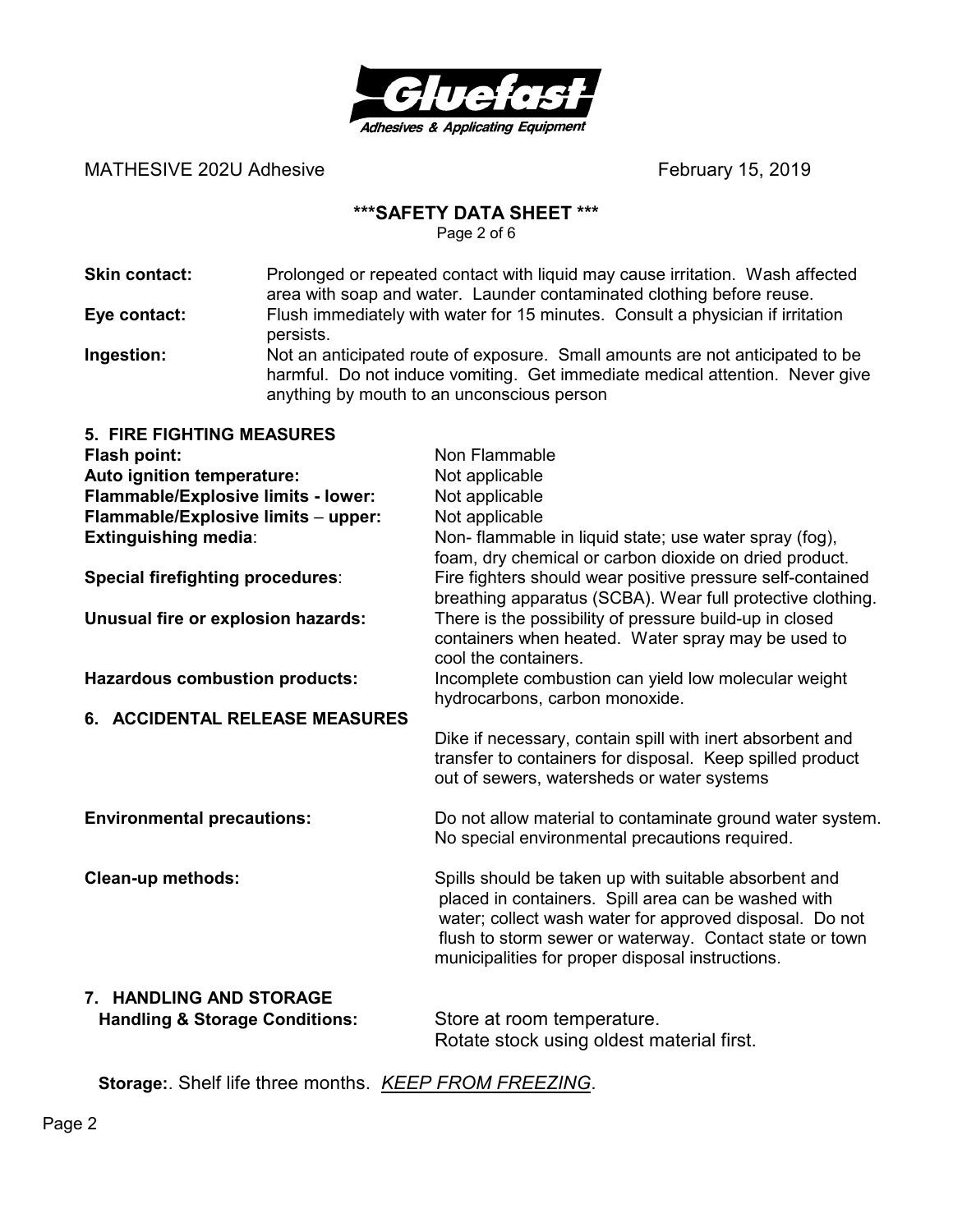

#### **\*\*\*SAFETY DATA SHEET \*\*\***  Page 3 of 6

#### **8. EXPOSURE CONTROLS/PERSONAL PROTECTION**

**Employers should complete an assessment of all workplaces to determine the need for, and selection of, proper exposure controls and protective equipment for each task performed.**<br> **ACGIH TLV** | OSHA PEL | AIHA WEEL | OTHE **Hazardous components ACGIH TLV | OSHA PEL | AIHA WEEL | OTHER**<br>None | None | None | None | None

| None                           | None                                                                                                                                                                                                                                                                                                                 | None | None                                                                                                                                                        | None                                                     |
|--------------------------------|----------------------------------------------------------------------------------------------------------------------------------------------------------------------------------------------------------------------------------------------------------------------------------------------------------------------|------|-------------------------------------------------------------------------------------------------------------------------------------------------------------|----------------------------------------------------------|
| <b>Engineering controls:</b>   | contamination.                                                                                                                                                                                                                                                                                                       |      | General room ventilation is usually adequate. Local<br>exhaust ventilation is recommended when general<br>ventilation is not sufficient to control airborne |                                                          |
| <b>Respiratory protection:</b> | No personal respiratory protective equipment normally<br>required. Where the potential exists for exposure to<br>decomposition products due to heating or elevated<br>temperatures, wear NIOSH approved respiratory<br>protection as appropriate. Observe OSHA regulations<br>for respiratory use (29 CFR 1910.134). |      |                                                                                                                                                             |                                                          |
| <b>Eyeface protection:</b>     |                                                                                                                                                                                                                                                                                                                      |      | face protection should be used if the potential for<br>splashing or spraying of product exists.                                                             | Safety goggles or safety glasses with side shields. Full |
| <b>Skin protection:</b>        | protective clothing.                                                                                                                                                                                                                                                                                                 |      | Use impermeable gloves and protective clothing as<br>necessary to prevent skin contact. Wear suitable                                                       |                                                          |

| 9. PHYSICAL AND CHEMICAL PROPERTIES        |                 |  |
|--------------------------------------------|-----------------|--|
| <b>Physical state:</b>                     | Liquid          |  |
| Color:                                     | White           |  |
| Odor:                                      | Mild, sweet     |  |
| <b>Odor threshold:</b>                     | Not available   |  |
| Ph:                                        | $5 - 6$         |  |
| <b>Vapor Pressure:</b>                     | Not applicable  |  |
| <b>Boiling Point/range:</b>                | >212F           |  |
| <b>Freesing Point/range:</b>               | Below 32°F      |  |
| Specific gravity:                          | 1.05            |  |
| Vapor density:                             | Not applicable  |  |
| <b>Flash Point:</b>                        | Not applicable  |  |
| <b>Flammable/Explosive limits - lower:</b> | Not applicable  |  |
| Flammable/Explosive limits - upper:        | Not applicable  |  |
| <b>Autoignition temperature:</b>           | Not applicable  |  |
| <b>Evaporation rate:</b>                   | Not applicable  |  |
| <b>Solubility in water:</b>                | <b>Miscible</b> |  |
| Partition coefficient (n-octanol/water)    | Not available   |  |
| <b>VOC content:</b>                        | Not established |  |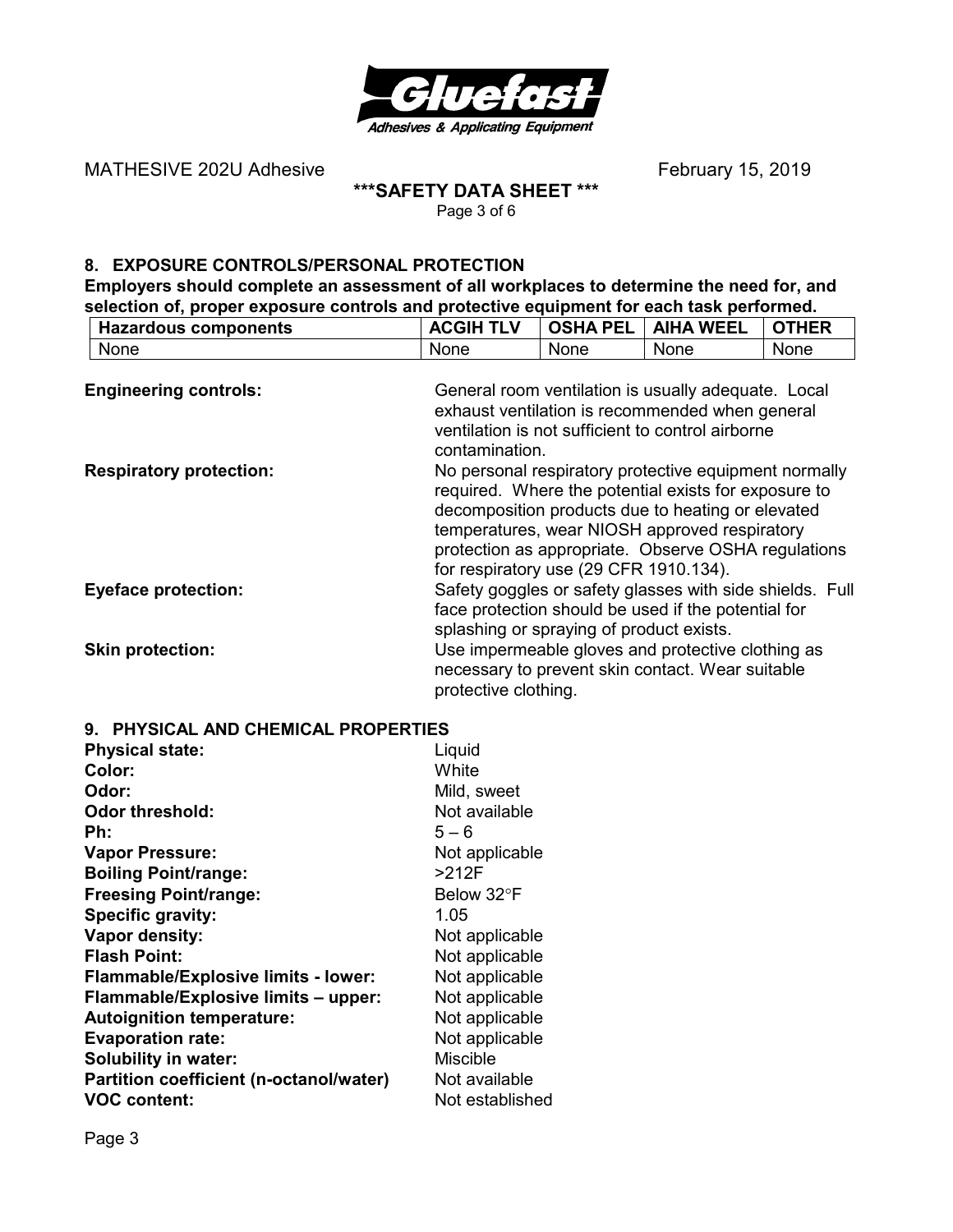

#### **\*\*\*SAFETY DATA SHEET \*\*\***

Page 4 of 6

#### **10. STABILITY AND REACTIVITY**

| Stability                        | Stable                           |
|----------------------------------|----------------------------------|
| Hazardous reactions:             | Will not occur.                  |
| Hazardous decomposition products | Not Established                  |
|                                  |                                  |
| Incompatible materials:          | Materials that react with water. |
| Conditions to avoid:             | Do not freeze.                   |

#### **11. TOXICOLOGICAL INFORMATION**

| <b>Hazardous components</b> |             | NTB Carcinogen   IARC Carcinogen | <b>OSHA Carcinogen</b><br>(Specifically Regulated) |
|-----------------------------|-------------|----------------------------------|----------------------------------------------------|
| None                        | <b>None</b> | None                             | None                                               |
|                             |             |                                  |                                                    |
| <b>Hazardous components</b> |             | <b>Health Effects/</b>           |                                                    |
|                             |             | <b>Target Organs</b>             |                                                    |
| None                        |             | None                             |                                                    |

#### **12. ECOLOGICAL INFORMATION**

Ecological information: N/A

#### **13. DISPOSAL CONSIDERATIONS**

#### **Information provided is for unused product only.**

| Recommended method of disposal: | Legal disposition of wastes is the responsibility of the<br>owner/generator of the waste. Applicable federal, state<br>and/or local regulations must be followed during<br>treatment, storage, or disposal of waste containing this<br>product. |
|---------------------------------|-------------------------------------------------------------------------------------------------------------------------------------------------------------------------------------------------------------------------------------------------|
| Hazardous waste number:         | Not a RCRA hazardous waste.                                                                                                                                                                                                                     |

#### **14. TRANSPORT INFORMATION**

U.S. Department of Transportation Ground (49 CFR)

| Proper shipping name:                                                                     | MAT202UGL, MAT202UPL, MAT202UDR       |
|-------------------------------------------------------------------------------------------|---------------------------------------|
| Hazard class or division:                                                                 | <b>None</b>                           |
| Identification number:                                                                    | <b>None</b>                           |
| Packing group:                                                                            | Carton, 5-gallon pail, 55 gallon drum |
| Product is not regulated, non hazardous and not restricted for transport by air or water. |                                       |

Page 4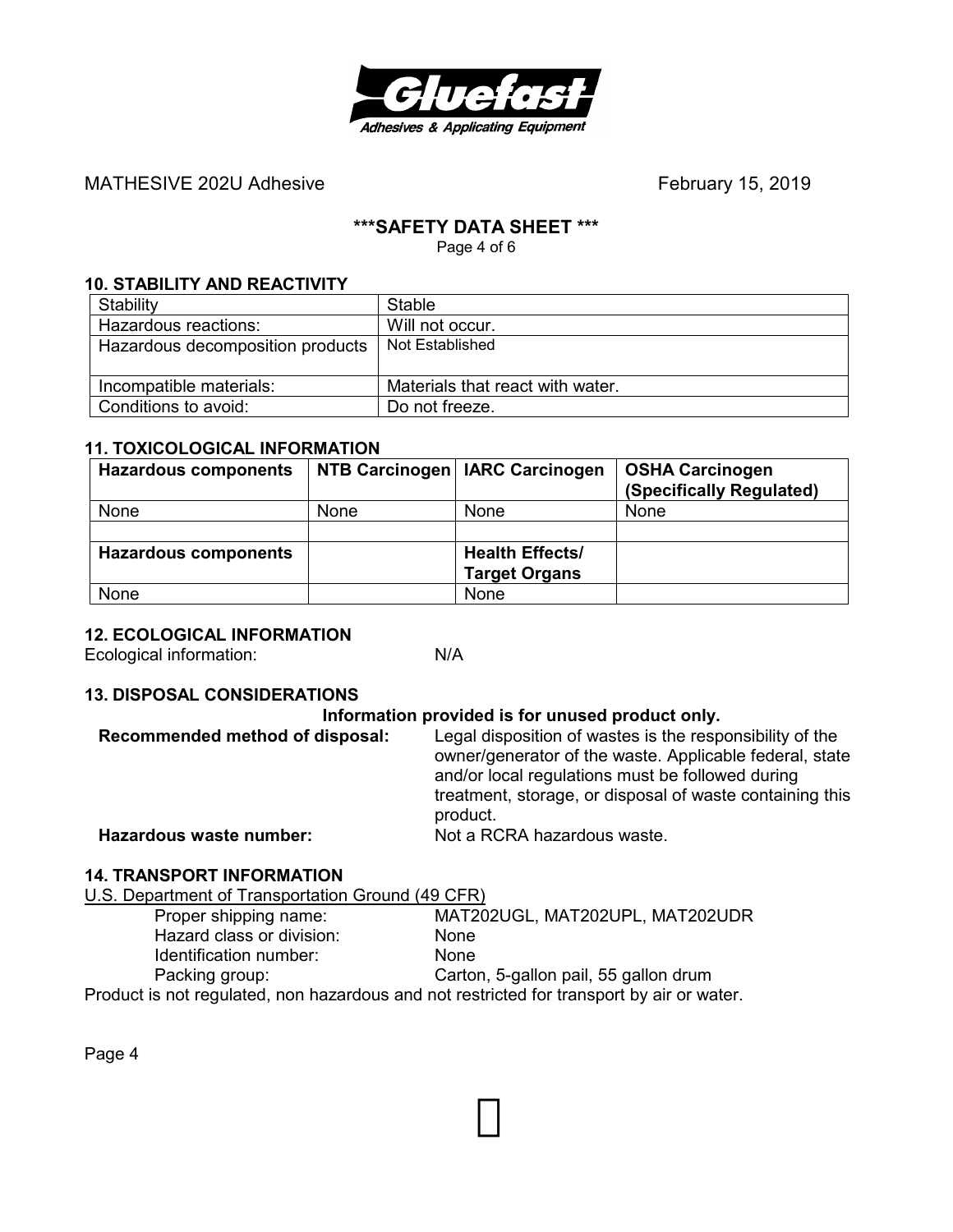

#### **\*\*\*SAFETY DATA SHEET \*\*\***

Page 5 of 6

# INTERNATIONAL AIR TRANSPORTATION (ICAO/IATA)<br>Proper shipping name: MAT202UG

 Hazard class or division: None Identification number: None

MAT202UGL, MAT202UPL, MAT202UDR Packing group: Carton, 5-gallon pail, 55 gallon drum

Product is not regulated, non hazardous and not restricted for transport by air.

#### WATER TRANSPORTATION (IMO/MDG)

Hazard class or division: None Identification number: None Exceptions: None

 Proper shipping name: MAT202UGL, MAT202UPL, MAT202UDR Packing group: Carton, 5-gallon pail, 55 gallon drum

Product is not regulated, non hazardous and not restricted for transport by air or water.

#### **15. REGULATORY INFORMATION United States Regulatory Information**

| <b>TSCA 8 (b) Inventory Status:</b>     | All components are listed or are exempt from listing<br>on the Toxic Substances Control Act Inventory. |
|-----------------------------------------|--------------------------------------------------------------------------------------------------------|
| <b>TCSA 12 (b) Export Notification:</b> | None above reporting de minimus                                                                        |
| <b>CERCLA/SARA Section 302 EHS:</b>     | None above reporting de minimus                                                                        |
| <b>CERCLA/SARA Section 311/312:</b>     | <b>None</b>                                                                                            |
| <b>CERCLA/SARA 313:</b>                 | <b>None</b>                                                                                            |

**California Proposition 65:** This product contains chemical(s) known to the state of California to cause cancer (c) or reproductive (r) damage

|              |                  | --------- |
|--------------|------------------|-----------|
| %            | Item             | CAS#      |
| $< 0.0865\%$ | Acetaldehyde (c) | 75-07-0   |
| < 0.0173%    | Formaldehyde (c) | 50.00.00  |
| < 0.0029%    | Toluene (r)      | 108.88.3  |

#### **Canada Regulatory Information**

**WHMIS hazard class:** Not controlled

**CEPA DSL/NDSL Status:** All components are listed on or are exempt from listing on the Canadian Domestic Substances List.

Page 5